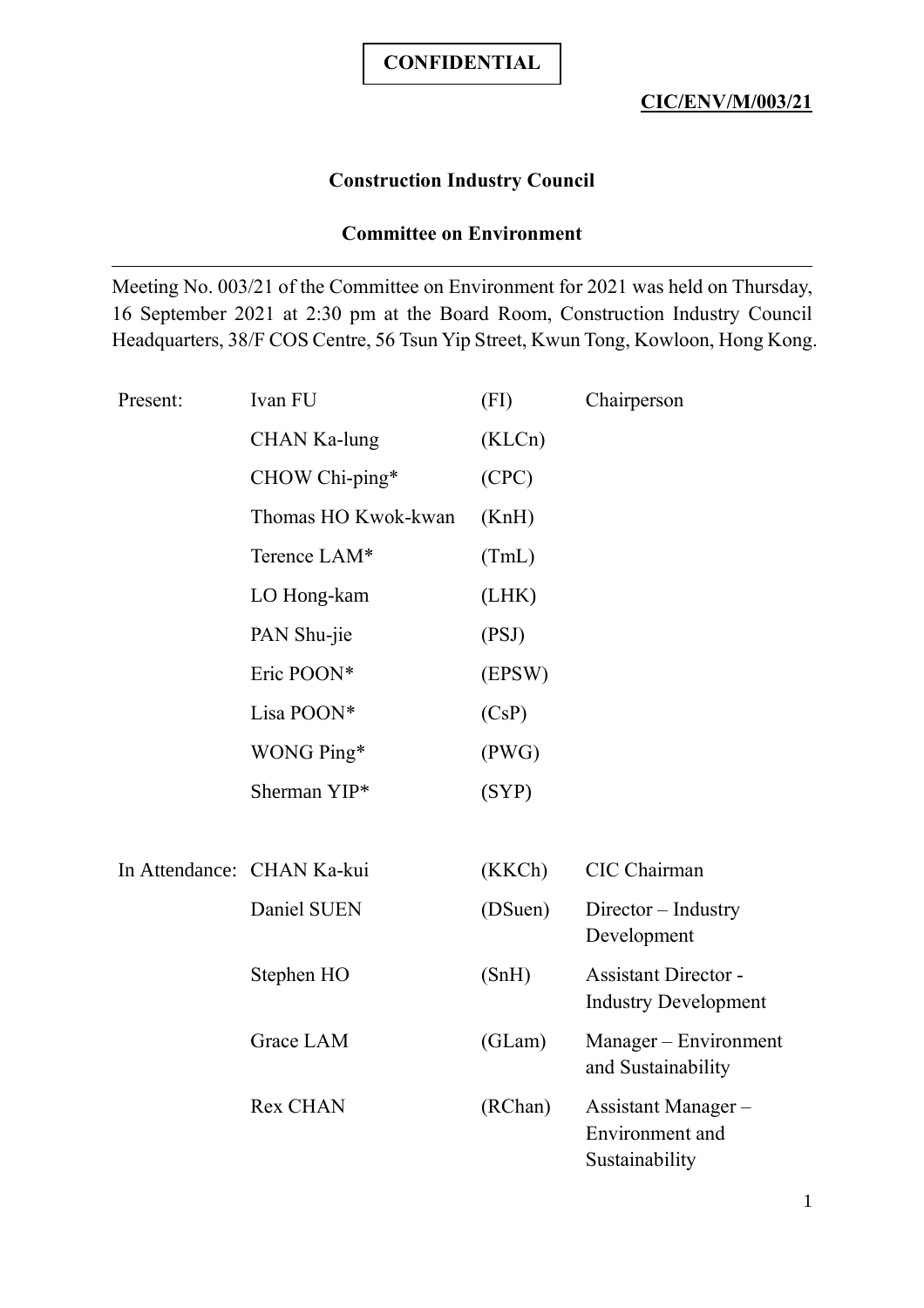# **CONFIDENTIAL**

# **CIC/ENV/M/003/21**

|            | Jenny POON       | $($ J $P$ oon $)$ | Senior Officer -<br>Environment and<br>Sustainability                      |
|------------|------------------|-------------------|----------------------------------------------------------------------------|
|            | CHIU Wai-chung   | (CChiu)           | Senior Officer -<br>Environment and<br>Sustainability                      |
| Presenter: | Samson WONG*     |                   | Samson Wong & Associates<br>Property Consultancy Ltd<br>(SWA)              |
|            | Chris WONG*      |                   | <b>SWA</b>                                                                 |
|            | <b>Joe TANG</b>  |                   | <b>Cundall Hong Kong</b><br>Limited (Cundall)                              |
|            | Carol CHAN       |                   | Cundall                                                                    |
|            | Edith YIU        |                   | Cundall                                                                    |
|            | Joy SONG*        |                   | China Energy Conservation<br>and Environmental<br>Protection Group (CECEP) |
|            | <b>Eddie TSE</b> |                   | Cundall                                                                    |
|            | Desmond LEE      |                   | Cundall                                                                    |
|            | Heidi HUI*       |                   | Hong Kong Green Building<br>Council (HKGBC)                                |
|            | Ivy LEE*         |                   | <b>HKGBC</b>                                                               |
|            | Paul SAT*        |                   | <b>HKGBC</b>                                                               |
| Apologies: | Charles CHIU     | (CCK)             |                                                                            |
|            | Stephen LAU      | (SyLU)            |                                                                            |
|            | Amen TONG        | (YKT)             |                                                                            |
|            | WU Siu-kei       | (WSK)             |                                                                            |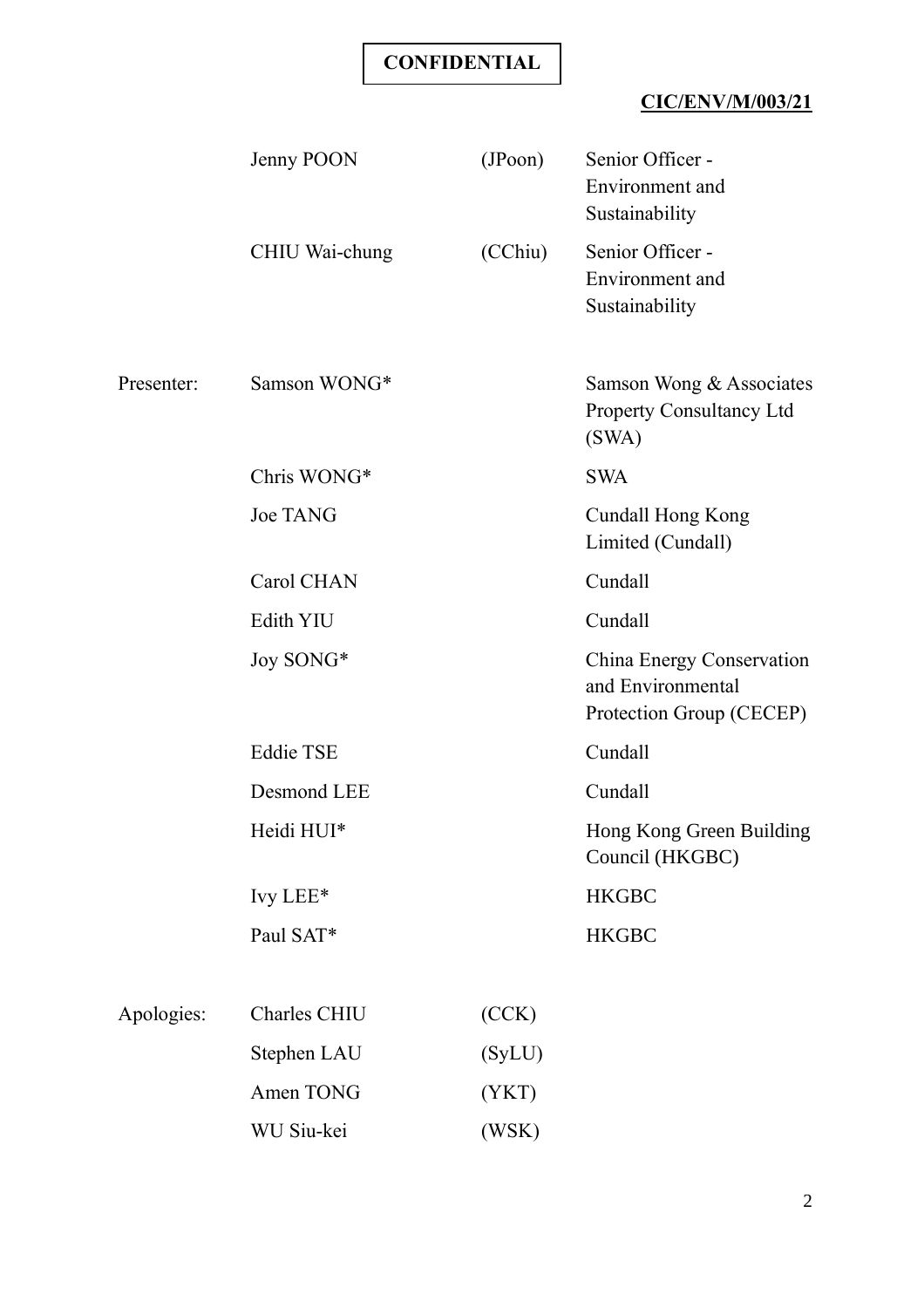# **CONFIDENTIAL**

# **CIC/ENV/M/003/21**

YU Tak-cheung (TCY)

\* attended the meeting online via Microsoft Teams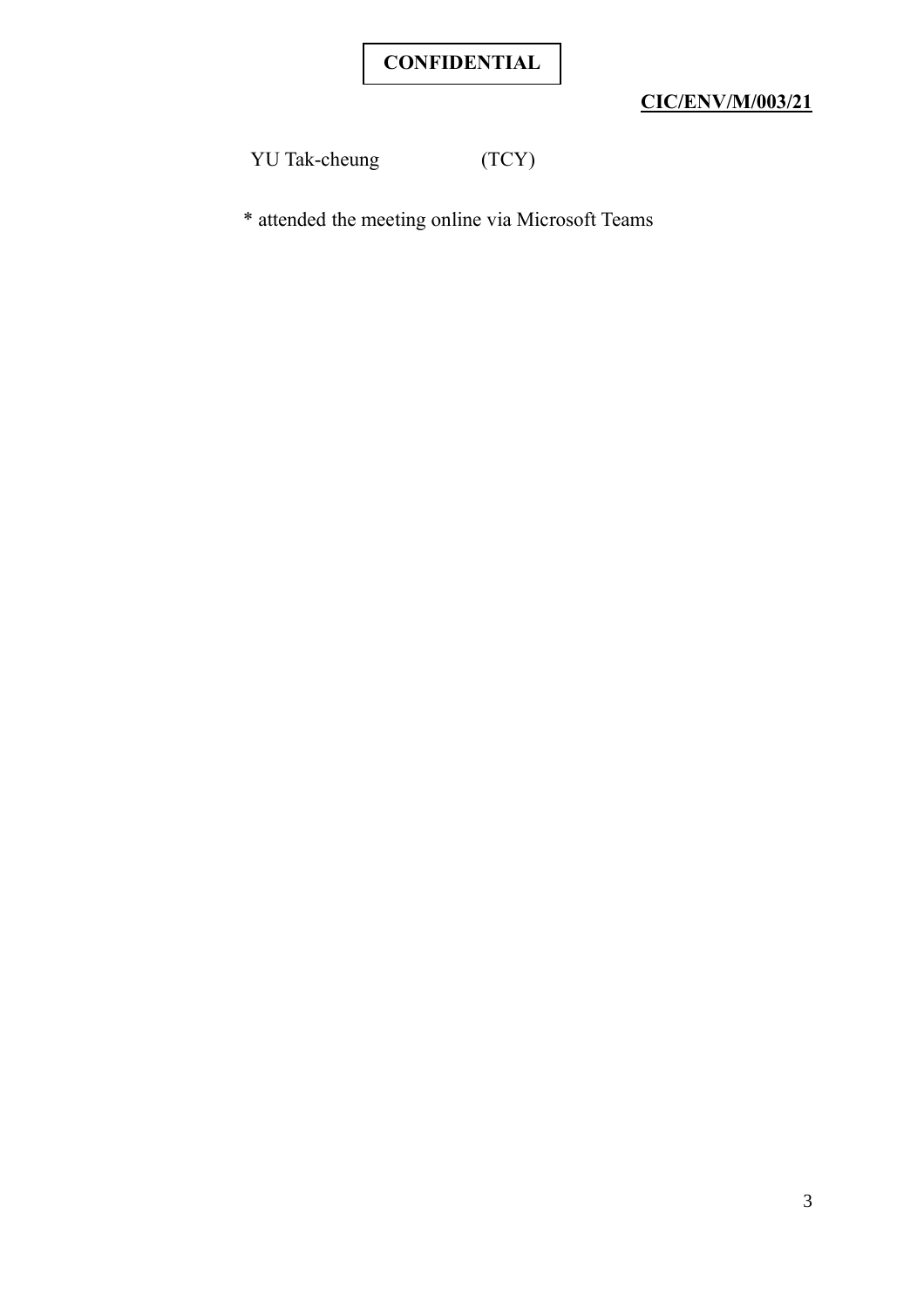# **CIC/ENV/M/003/21**

# **MINUTES**

#### **Action**

No conflict of interest were received from Members at the meeting.

### **Confirmation of the Minutes of the Previous Meeting**

3.1 Members confirmed the Minutes CIC/ENV/M/002/21 of the last Com-ENV meeting No. 002/21 held on Tuesday, 22 June 2021.

### 3.2 **Matters Arising from the Previous Meeting**

CIC Secretariat updated Members on the following matters:

Item 2.4 - Progress Update on CIC R&D Fund Project - Smart Design and Development of a Vent Protector

SWA submitted the outstanding minor works to Buildings Department. SWA carried out the airflow tests for vent protectors and would submit the test result in Q4 2021.

Item 2.5 - Progress Update on Consultancy Services on Sustainable Finance Certification Scheme (Scheme)

Cundall has revised the management structure and documentation based on the comments from the Working Group. CIC has appointed Clearwater Communications Ltd. to be the vendor for event management of the launching ceremony on 5 November 2021.

Item 2.6 - Progress Update on Consultancy Services on Enhancement and Operation Services of the CIC Carbon Assessment Tool (CAT)

CIC and Cundall have organised 8 sessions of trainings and online seminars for developers, contractors and academics with participation of over 500 practitioners.

Item 2.8 – Any Other Business

CIC Secretariat consolidated Members' recommendations on 4T Partnership 2.0 and replied to Environment Bureau in July 2021.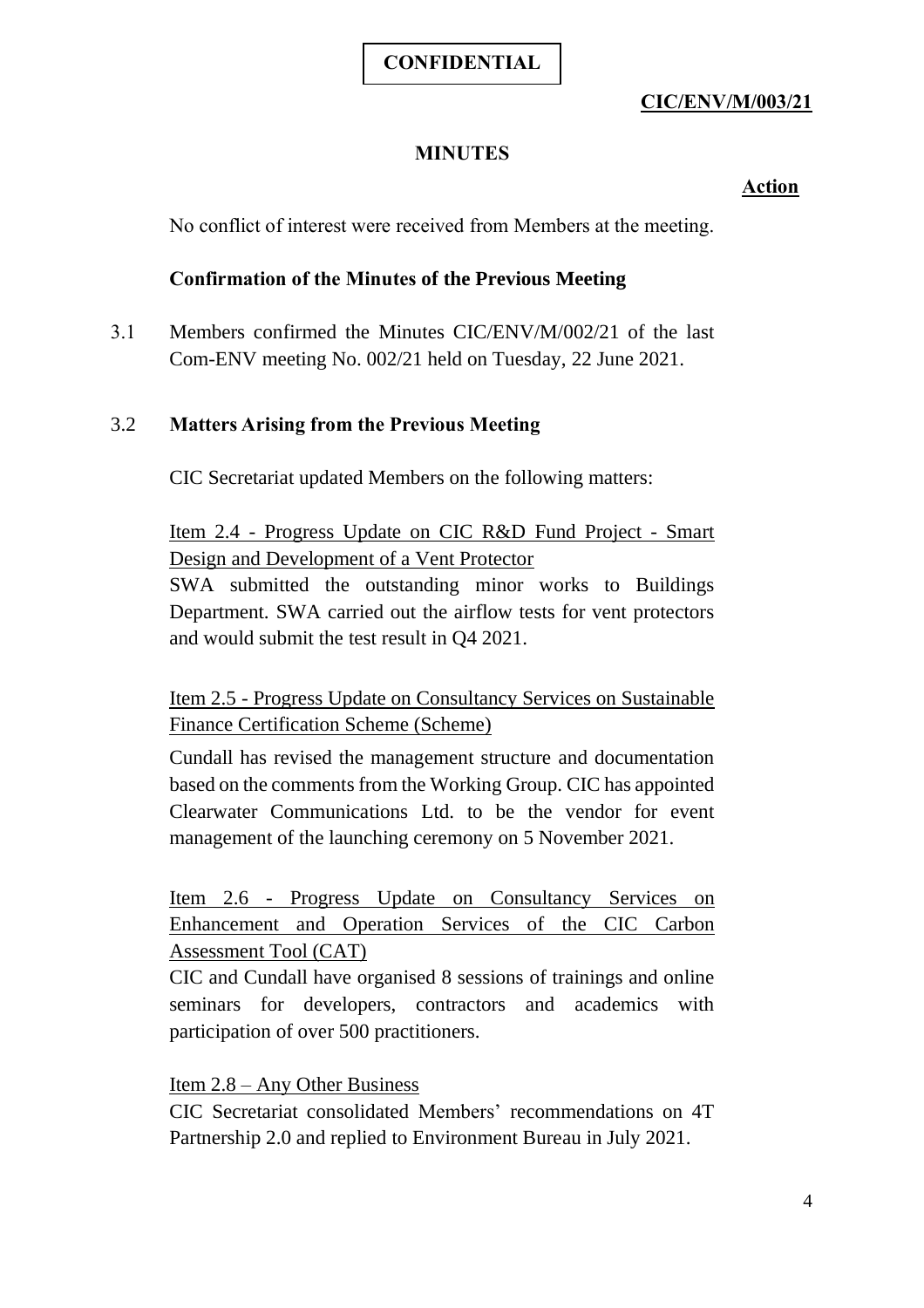### **CIC/ENV/M/003/21**

### **Action**

# 3.3 ★ **Applications for the CIC R&D Fund related to green construction**

Members were briefed on the initial assessment result of the five R&D Fund proposals, there was no research recommended for further assessment. Member suggested to include carbon benchmarking into the research agenda in 2022.

Members approved Paper \*CIC/ENV/P/011/21\*. CIC would open for next round of R&D Fund application in Q4 2021.

# 3.4 ★**Progress Update on CIC R&D Fund Project - Promoting the Use of Recycled Aggregates Derived from Demolition Waste in Concrete**

Members were briefed on the  $8<sup>th</sup>$  progress report, including the pilot projects status in collaboration with Sustainable Lantau Office, Civil Engineering and Development Department. Members suggested Hong Kong Polytechnic University (PolyU) to explore the application of Lantau Conservation Fund and CIC existing projects, e.g. CAT to further promote research findings. Members approved Paper \*CIC/ENV/P/012/21\*.

PolyU

*(Representatives of SWA joined the meeting at 2:55pm)*

# 3.5 ★**Progress Update on CIC R&D Fund Project - Smart Design and Development of a Vent Protector**

Members were briefed on the final report summary, including the pilot projects findings, KPI achievement and implementing plan. Members suggest SWA to explore the opportunity to apply the research findings in CIC Construction Innovation and Technology Fund. SWA would submit the laboratory test results in O4 2021.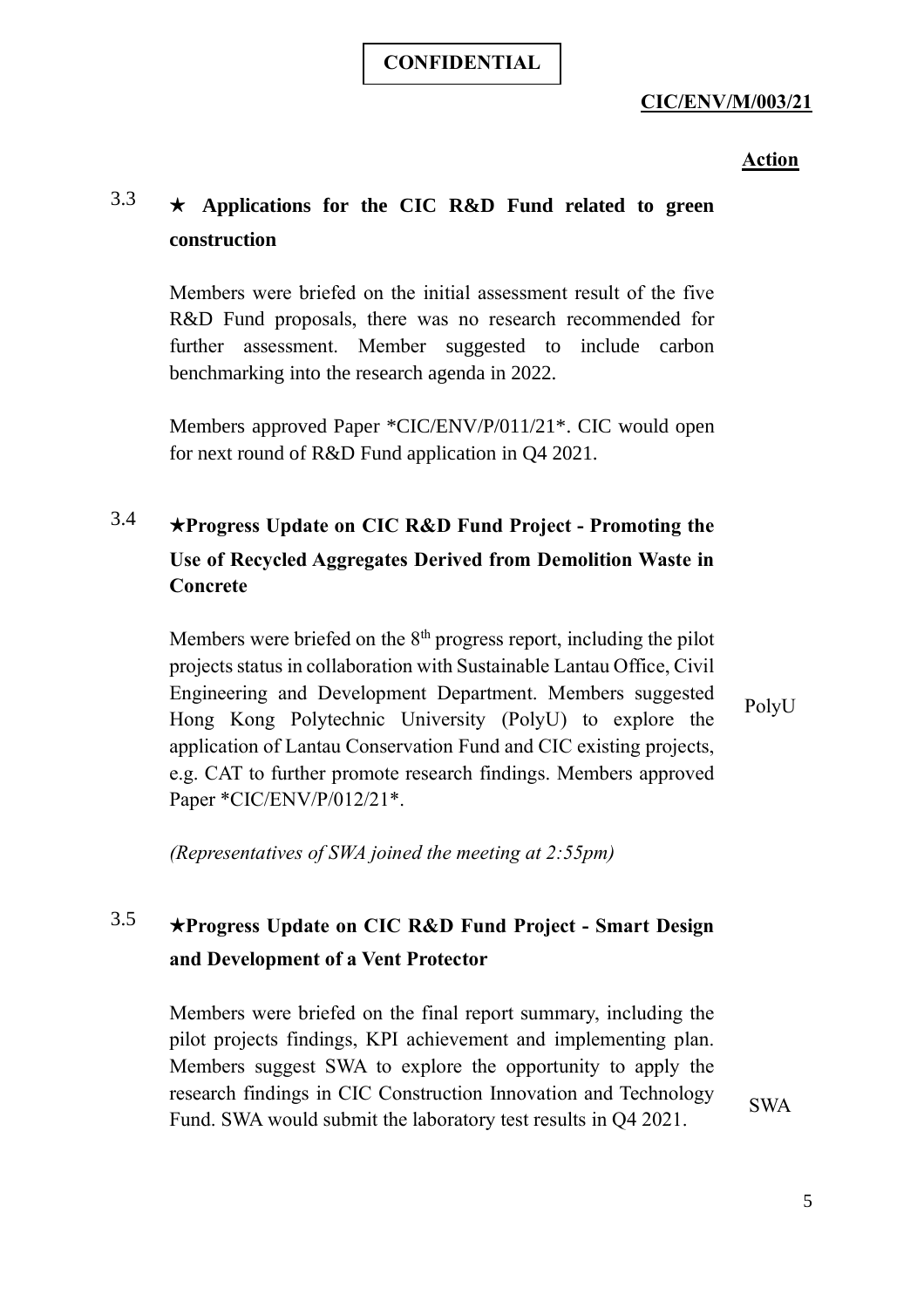# **CONFIDENTIAL**

## **CIC/ENV/M/003/21**

### **Action**

Members approved Paper \*CIC/ENV/P/013/21\*, final report summary and release of the stage payment no. 4 and KPI payments to SWA.

[**Post-meeting Note:** SWA was informed that the Member of Com-ENV who was working in the Buildings Department (BD) had not commented nor involved in the discussion of the progress report as SWA would separately provide the test results to BD.]

*(Representatives of SWA left the meeting at 3:20pm; representatives of Cundall and CECEP joined the meeting at 3:25pm)*

# 3.6 **Progress Update on CIC Sustainable Finance Certification Scheme**

Members were briefed on the revised organisation chart of project team, revised management structure, fee structure and Phase 1 report of the Scheme. Members advised that CIC should provide sufficient subsidies for applicants in order to facilitate the application and long-term development of sustainable finance in the industry. The subsidy for each application during the 2 years O&M period included:

- a) Administrative fee of the Scheme Operator for all applicants, and;
- b) Post-lending verification fee for first 20 applicants, but each company can apply once only.

Members also suggested that the target group of the Scheme assessor should be expanded to professionals with engineering and architectural backgrounds. Members approved Paper CIC/ENV/P/014/21, and the additional budget of 20 times postlending verification under Com-ENV.

*(Representatives of CECEP left the meeting at 4:25pm)*